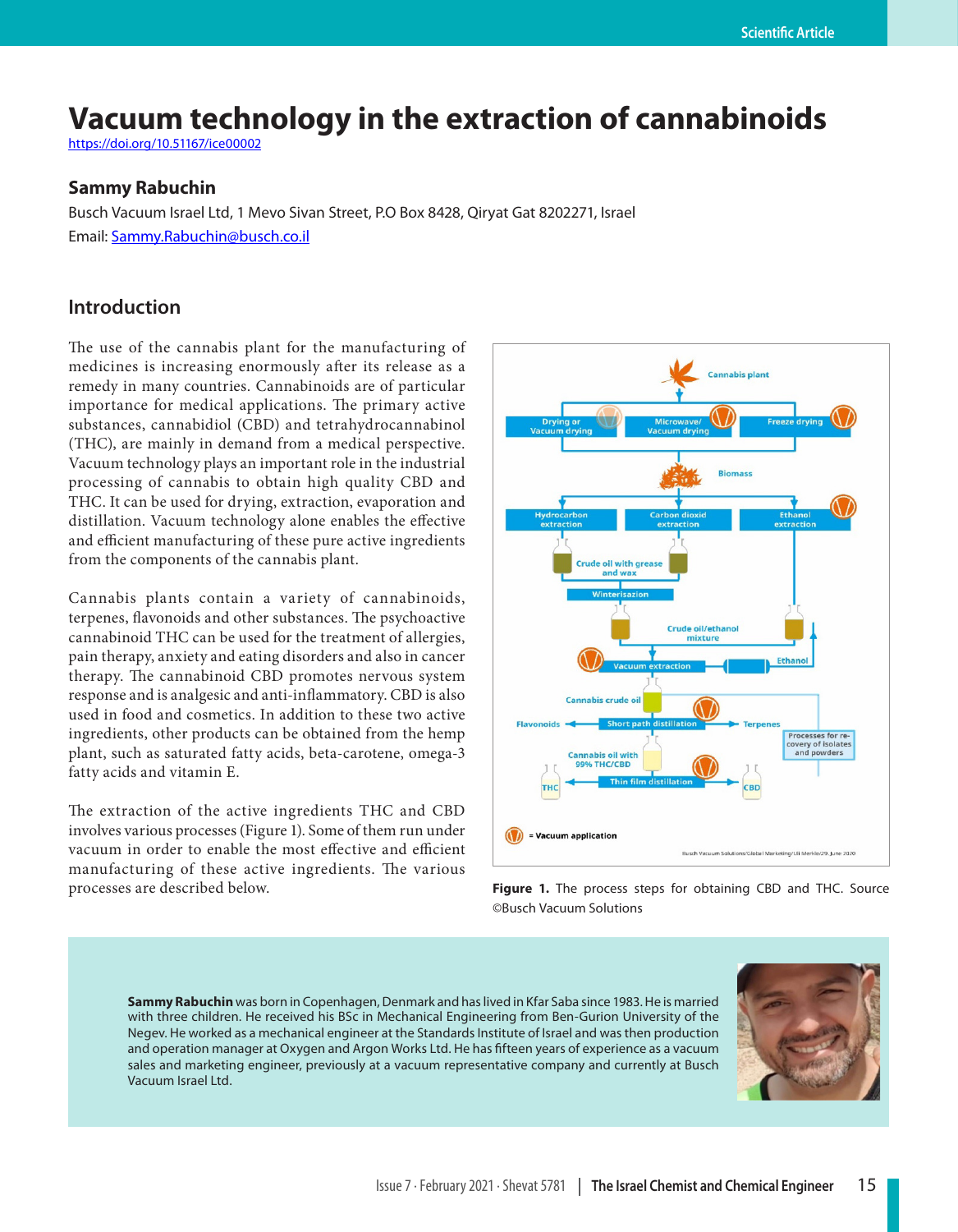### **Freeze drying**

Freeze drying has become prevalent in the industrial drying of harvested cannabis plants. It enables fast, yet gentle drying of plants or plant parts that consist of 80% water. Freeze drying is based on the physical process of sublimation: Water passes under vacuum directly from a solid, frozen state to a gaseous state – the ice evaporates. The cannabis plants or their components are first deep-frozen at normal pressure. They are then subjected to a vacuum in which frozen water sublimates from the product, thus becoming gaseous. This allows the water to be suctioned off as vapor without heating it. This means that the substances are not negatively affected either by excessively high temperatures or by a long drying period. The correct use of vacuum technology is important for this drying process. Normally, depending on the plant, absolute pressures of 0.001 to 0.5 millibar are used for freeze drying.

Another drying method is microwave-assisted drying. This procedure is faster than freeze drying. The pressure level lies in the range 10 to 400 mbar.

### **Extraction**

During extraction, cannabis oil is obtained from the dried plant parts – the so-called biomass. Cannabis oil is an extract from the cannabis plant that, unprocessed, contains a variety of cannabinoids. The most desired ones are CBD and THC, which account for between 60 and 80 percent. Furthermore, cannabis oil contains essential oils (terpenes), flavonoids, lipids, waxes and grease. The composition of this raw oil depends on the plant itself or on the components used, the extraction method chosen and parameters such as temperature, pressure conditions and extraction time.

Hydrocarbon and carbon dioxide extraction were initially the most common methods of extracting oil from the cannabis plant. Both extraction processes require subsequent winterization in which the crude oil is mixed with ethanol, cooled to -40 °C and subjected to cold filtration. This removes waxes and grease from the oil.

## **Ethanol extraction**

Ethanol extraction has become established in the industrial processing of the cannabis plant. This procedure combines the high efficiency of hydrocarbon extraction with the high level of safety of carbon-dioxide extraction. There is also no need for winterization. Since ethanol is a very effective solvent that also extracts undesirable substances from the biomass, extraction is carried out with supercooled (cryogenic) ethanol under vacuum at absolute pressures of 0.001 to 1 mbar (Figure 2). The desired extraction properties are thus achieved. The intermediate product of the extraction is always a mixture of cannabis oil and ethanol.



**Figure 2.** Two-stage rotary-vane vacuum pumps and scroll vacuum pumps often used for freeze drying, ethanol extraction, short-path and thin-film distillation in laboratories and for processing smaller quantities. Source ©Busch Vacuum Solutions

### **Vacuum evaporation**

The cannabis oil/ethanol mixture is then fed into an evaporation process to remove the ethanol it contains. Due to ethanol's low boiling point, this can be done in lab or pilotscale processes in a rotary evaporator at room temperature or with modest heat addition and a vacuum of 50 to 100 mbar. Liquid-ring vacuum pumps with ethanol as operating fluid can be used for this. The ethanol can be re-liquefied via a condenser and fed into the cycle.

For industrial-scale operation, thin or wipe film evaporators can be used to efficiently remove the bulk of the solvent producing the crude oil, working at a higher vacuum level. After vacuum evaporation, crude oil with a THC/CBD concentration of 60 to 80 percent is obtained.

## **Distillation**

As well as cannabinoids, the cannabis crude oil contains terpenes as aromatic oils and flavonoids as bioactive flavor carriers. They need to be separated in a distillation process. One of the most commonly used and most efficient distillation processes is the so-called short-path distillation. This involves taking the different boiling points of the individual components of the oil under certain temperatures and pressures into account for the separation. While THC begins to evaporate at an atmospheric pressure of 157 °C, CBD evaporates at 160 to 180 °C. Individual terpenes and flavonoids have lower boiling points. Carrying out the distillation under